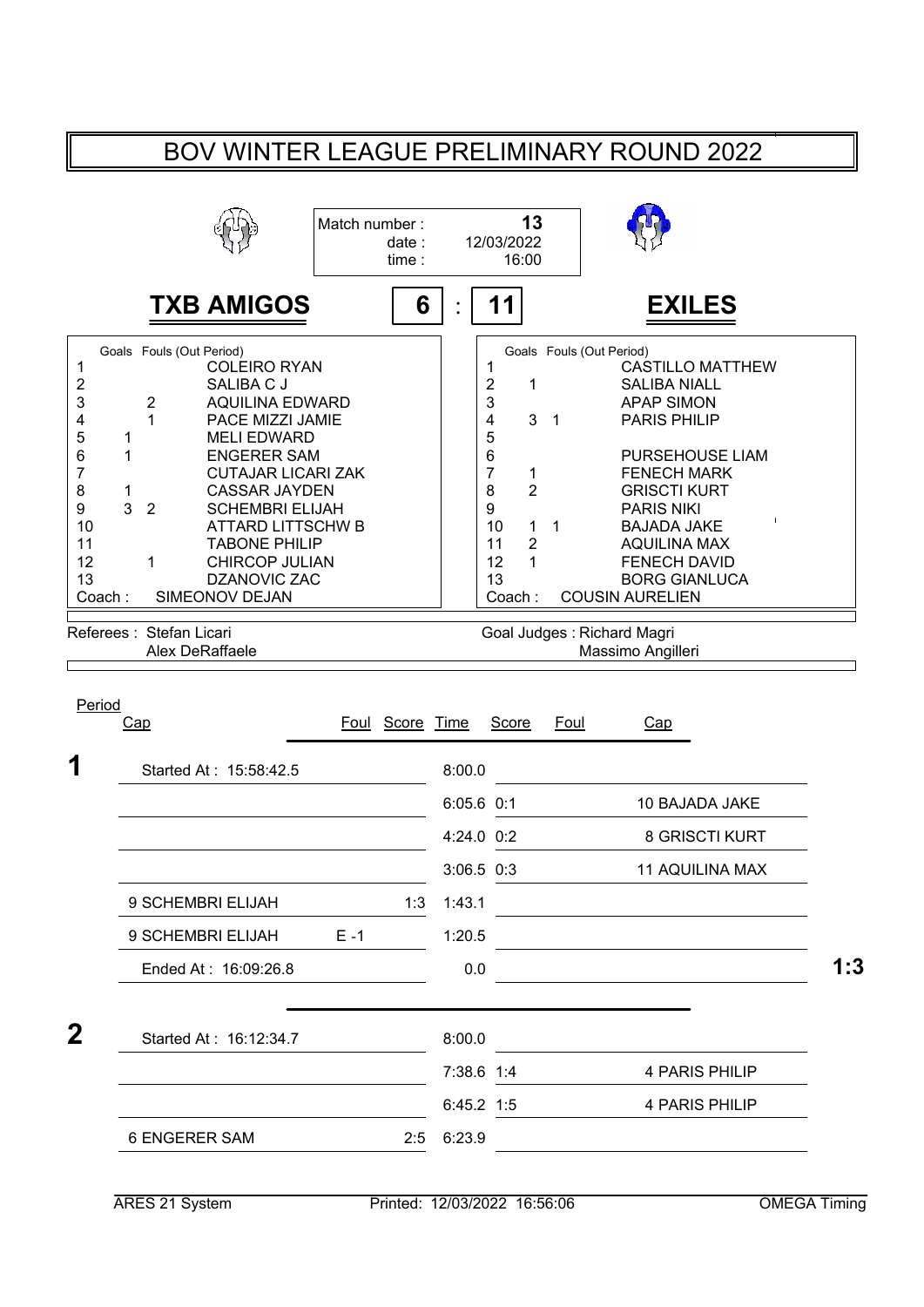| Period      |                          |         |                 |               |                |             |                                                                                                                      |     |
|-------------|--------------------------|---------|-----------------|---------------|----------------|-------------|----------------------------------------------------------------------------------------------------------------------|-----|
|             | <u>Cap</u>               |         | Foul Score Time |               | Score          | <u>Foul</u> | Cap                                                                                                                  |     |
| $\mathbf 2$ |                          |         |                 | 4:05.6 2:6    |                |             | 2 SALIBA NIALL                                                                                                       |     |
|             | 9 SCHEMBRI ELIJAH        | $E - 2$ |                 | 3:22.0        |                |             |                                                                                                                      |     |
|             |                          |         |                 |               | 3:20.5 TIMEOUT |             |                                                                                                                      |     |
|             | <b>12 CHIRCOP JULIAN</b> | $E - 1$ |                 | 2:12.2        |                |             | <u> 1989 - Andrea Andrew Maria (h. 1989).</u>                                                                        |     |
|             | 8 CASSAR JAYDEN          |         | 3:6             | 1:27.1        |                |             |                                                                                                                      |     |
|             | 4 PACE MIZZI JAMIE       | $E - 1$ |                 | 19.0          |                |             | <u> 1989 - Johann Stein, mars an deutscher Stein und der Stein und der Stein und der Stein und der Stein und der</u> |     |
|             | Ended At: 16:25:10.2     |         |                 | 0.0           |                |             |                                                                                                                      |     |
| 3           | Started At: 16:28:59.9   |         |                 | 8:00.0        |                |             |                                                                                                                      |     |
|             | 9 SCHEMBRI ELIJAH        |         | 4:6             | 5:01.1        |                |             |                                                                                                                      |     |
|             | 3 AQUILINA EDWARD        | $E - 1$ |                 | 4:43.0        |                |             |                                                                                                                      |     |
|             |                          |         |                 |               | 3:44.3 4:7     |             | 12 FENECH DAVID                                                                                                      |     |
|             |                          |         |                 | 3:18.9        |                |             | E-1 4 PARIS PHILIP                                                                                                   |     |
|             | 5 MELI EDWARD            |         | 5:7             | 3:18.2        |                |             | <u> 1989 - Andrea State Barbara, poeta esperanto-</u>                                                                |     |
|             | Ended At: 16:39:21.5     |         |                 | 0.0           |                |             |                                                                                                                      | 2:1 |
| 4           | Started At: 16:42:02.7   |         |                 | 8:00.0        |                |             |                                                                                                                      |     |
|             |                          |         |                 | 6:42.2 5:8    |                |             | 4 PARIS PHILIP                                                                                                       |     |
|             |                          |         |                 | 6:25.3        |                | $E - 1$     | 10 BAJADA JAKE                                                                                                       |     |
|             |                          |         | TIMEOUT         | 6:25.3        |                |             |                                                                                                                      |     |
|             | 9 SCHEMBRI ELIJAH        |         | 6:8             | 6:05.5        |                |             |                                                                                                                      |     |
|             | 3 AQUILINA EDWARD        | $E - 2$ |                 | 5:44.3        |                |             |                                                                                                                      |     |
|             |                          |         |                 | 5:21.9 6:9    |                |             | <b>11 AQUILINA MAX</b>                                                                                               |     |
|             |                          |         |                 | $3:52.3$ 6:10 |                |             | 8 GRISCTI KURT                                                                                                       |     |
|             |                          |         |                 |               | 3:10.6 6:11    |             | 7 FENECH MARK                                                                                                        |     |
|             |                          |         |                 |               | 1:50.9 TIMEOUT |             |                                                                                                                      |     |
|             | Ended At: 16:55:56.5     |         |                 | 0.0           |                |             |                                                                                                                      | 1:4 |
|             |                          |         |                 |               |                |             |                                                                                                                      |     |

E: Exclusion foul P: Penalty foul DE: Definitive exclusion DE-B Brutality